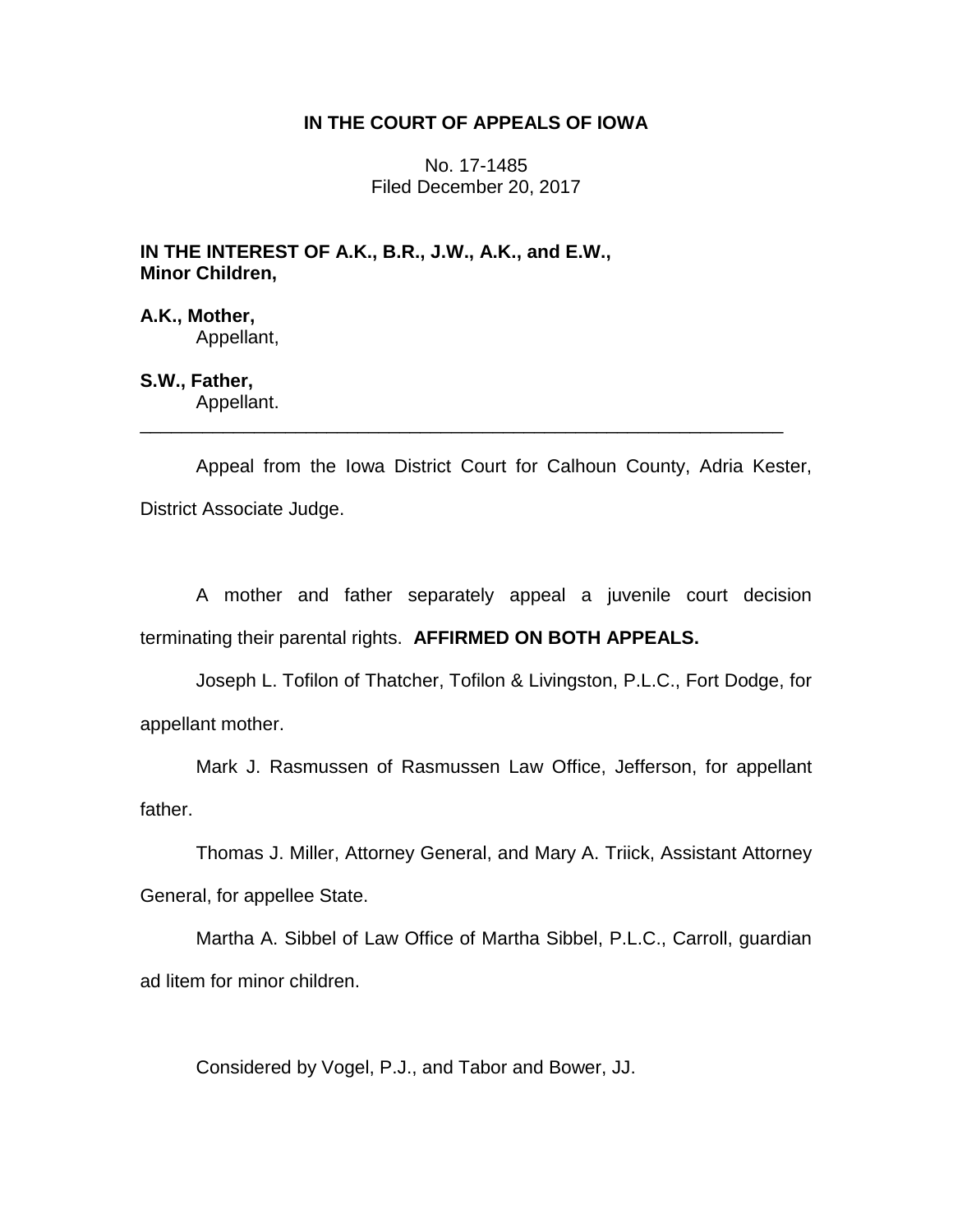#### **BOWER, Judge.**

A mother and father separately appeal a juvenile court decision terminating their parental rights. We find there is sufficient evidence in the record to support the termination of the parents' rights and we cannot say the State did not engage in reasonable efforts to reunite the parents with the children. We affirm the decision of the juvenile court.

## **I. Background Facts & Proceedings**

A.K. is the mother of five children—A.K., born in 2005; A.K., born in 2007; B.R., born in 2008; J.W., born in 2012; and E.W., born in 2015. S.W. is the father of J.W. and E.W. The parents have a history of substance abuse and domestic violence. The family was involved with the Iowa Department of Human Services (DHS) from August 2012 through June 2014, when the case was closed.

DHS became involved with the family again in March 2015 due to concerns about domestic violence by the father and reports the mother was using methamphetamine. On June 5, 2015, the children were adjudicated to be in need of assistance based on Iowa Code section 232.2(6)(c)(2) (2015). A.K., A.K., and B.R. were placed with the maternal grandparents, while J.W. and E.W. resided with their mother at a substance abuse treatment program.

The mother was released from the substance abuse treatment program in August 2015. The next month she went to a bar with the father, in violation of a contract of expectations with DHS and the court. J.W. and E.W. were then removed from the parents' care and placed with the maternal grandparents. The

2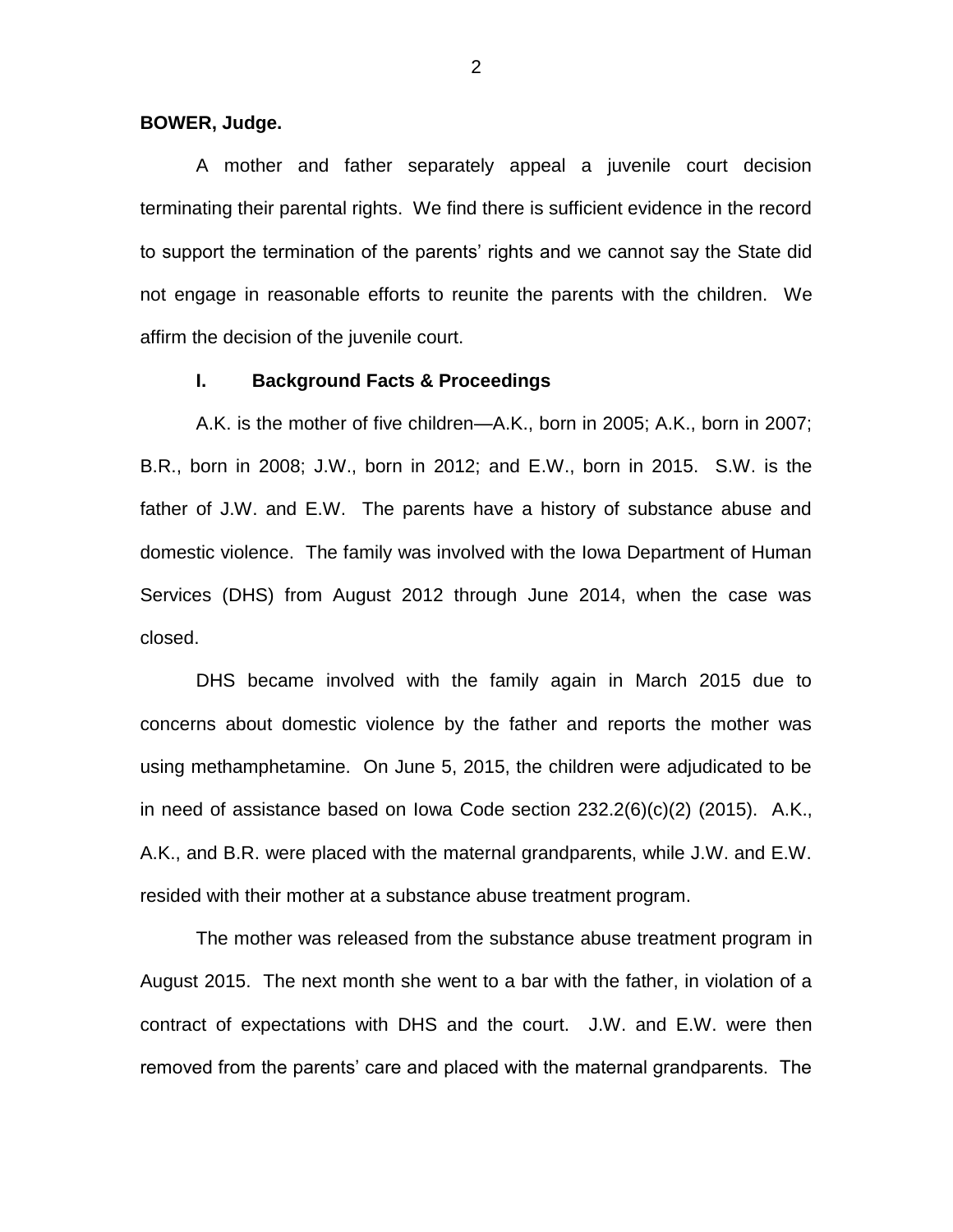mother did not participate in outpatient treatment. Neither parent appeared for drug tests.

On May 16, 2016, the State filed a petition seeking termination of the parents' rights. The parents began cooperating with services. After a termination hearing, the juvenile court determined the mother and father should have six additional months to work on reunification.<sup>1</sup> The court stated, "The parents may have limitations on their parenting abilities, but their parenting improvements, newly acquired cooperation with services, and conduct were such that this case should have moved toward, at a minimum, overnight visitation if not a trial home visit." The court also stated, the parents "need to immediately submit to random drug screens, follow up with substance abuse treatment and mental health treatment, as well as address the domestic violence in their relationship."

On October 13, 2016, the father tested positive for methamphetamine. The mother and father continued their relationship, although they did not address the problem of domestic violence. The mother relapsed into drug use on November 25, 2016. The parents were inconsistent in providing drug tests and attending visitation with the children.

After a second termination hearing, the juvenile court entered orders on September 6, 2017, terminating the parents' rights.<sup>2</sup> The court terminated the mother's parental rights to A.K., A.K., B.R., and J.W. pursuant to section 232.116(1)(f) (2016) and E.W. pursuant to section 232.116(1)(h). The father's

 $\overline{a}$ 

<sup>1</sup> The parental rights of the fathers of A.K. and A.K. were terminated at this time. The record does not show they appealed the juvenile court's ruling.

<sup>&</sup>lt;sup>2</sup> The parental rights of the father of B.R. were also terminated. He has not appealed.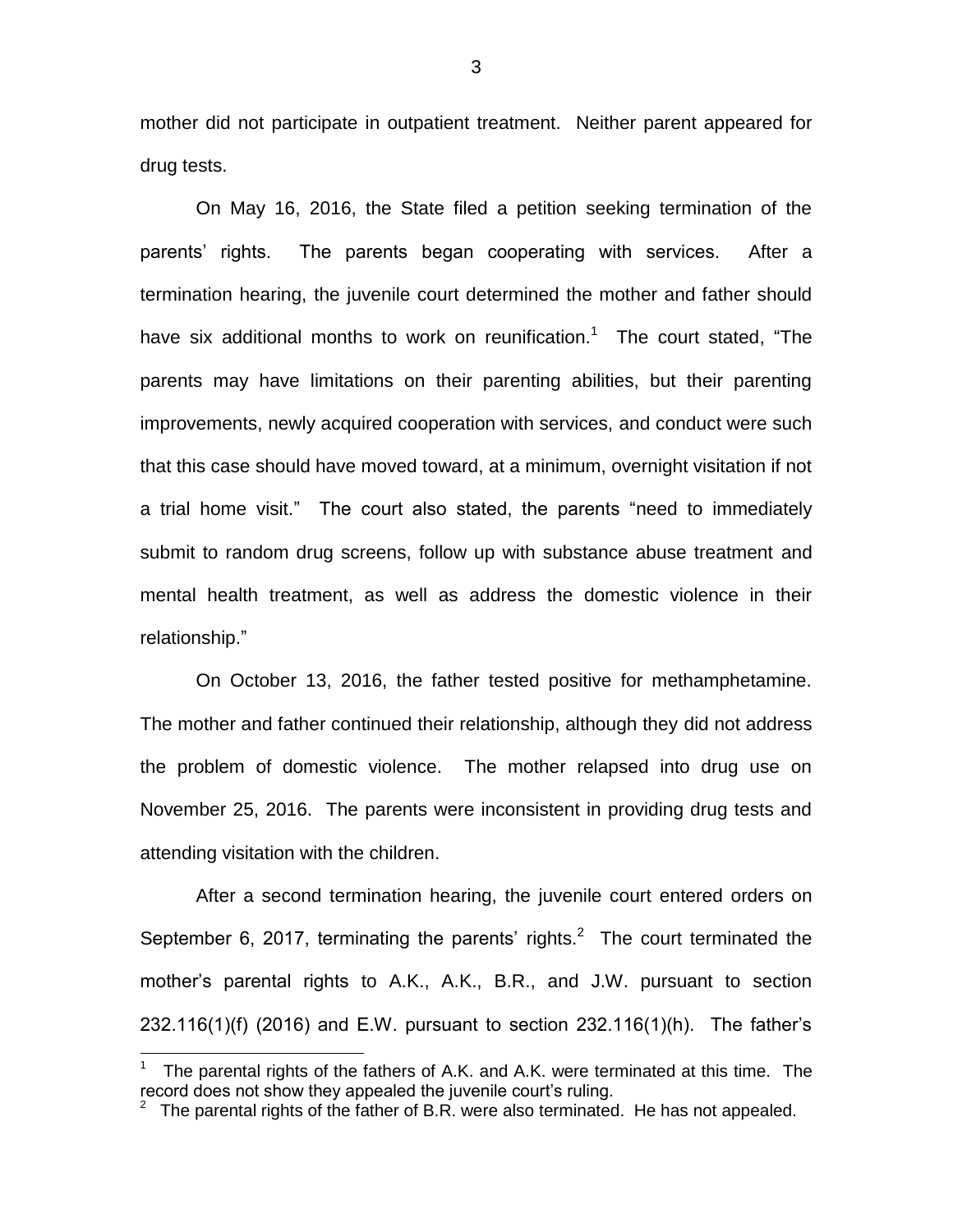parental rights were terminated under section 232.116(1)(f) for J.W. and section 232.116(1)(h) for E.W. The court stated, the parents "simply have made little to no progress to achieve reunification over the last six months." The court found termination was in the children's best interests, noting the parents had put their relationship with each other ahead of their attempts to reunify with the children. The mother and father each appealed the juvenile court's ruling.

### **II. Standard of Review**

The scope of review in termination cases is de novo. *In re D.W.*, 791 N.W.2d 703, 706 (Iowa 2010). Clear and convincing evidence is needed to establish the grounds for termination. *In re J.E.*, 723 N.W.2d 793, 798 (Iowa 2006). Where there is clear and convincing evidence, there is no serious or substantial doubt about the correctness of the conclusions drawn from the evidence. *In re D.D.*, 653 N.W.2d 359, 361 (Iowa 2002). The paramount concern in termination proceedings is the best interests of the children. *In re L.L.*, 459 N.W.2d 489, 493 (Iowa 1990).

#### **III. Sufficiency of the Evidence**

**A.** The mother claims there is not sufficient evidence in the record to warrant termination of her parental rights. In particular, she claims the State did not prove by clear and convincing evidence the children could not be returned to her care, which is an element of section 232.116(1)(f) and (h). She states she was enrolled in treatment for substance abuse, was engaged in mental health counseling, and there had not been any incidents of domestic violence between the parents for a period of time.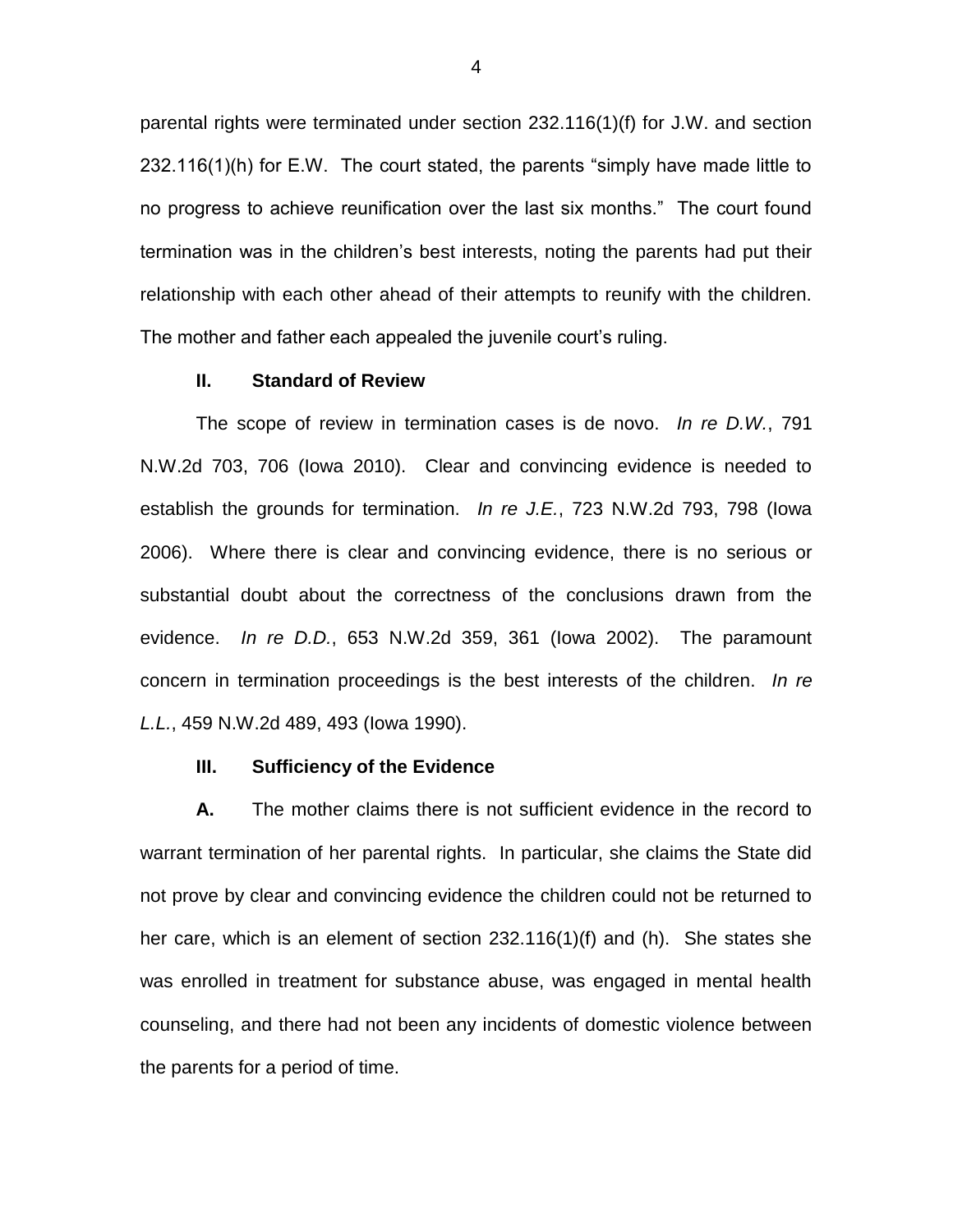After the first termination hearing, the court gave the mother six additional months to work on reunification. During the six-month period, the mother relapsed in using methamphetamine and continued to drink alcohol. She did not comply with random drug testing. She continued her relationship with the father, although they had not fully addressed their history of domestic violence. Additionally, the mother struggled to supervise the five children during visitation. We find there is clear and convincing evidence in the record to show the children could not be safely returned to the mother's care.

**B.** The father also claims there is not sufficient evidence supporting the juvenile court's decision. He states the children could be returned to his care because his home was safe for them. He points out he had employment and housing.

The father tested positive for methamphetamine use in October, November, and December 2016. There was also evidence he continued to use alcohol. He did not complete a substance abuse treatment program after these relapses. The father struggled to provide authority and direction to the children during visits. Furthermore, the parents had not completely addressed the history of domestic violence in their relationship. We find there is sufficient evidence to support termination of the father's parental rights under section 232.116(1)(f) and (h).

## **IV. Reasonable Efforts**

The parents claim the State did not engage in reasonable efforts to reunite them with the children. They claim they should have been permitted to have

5